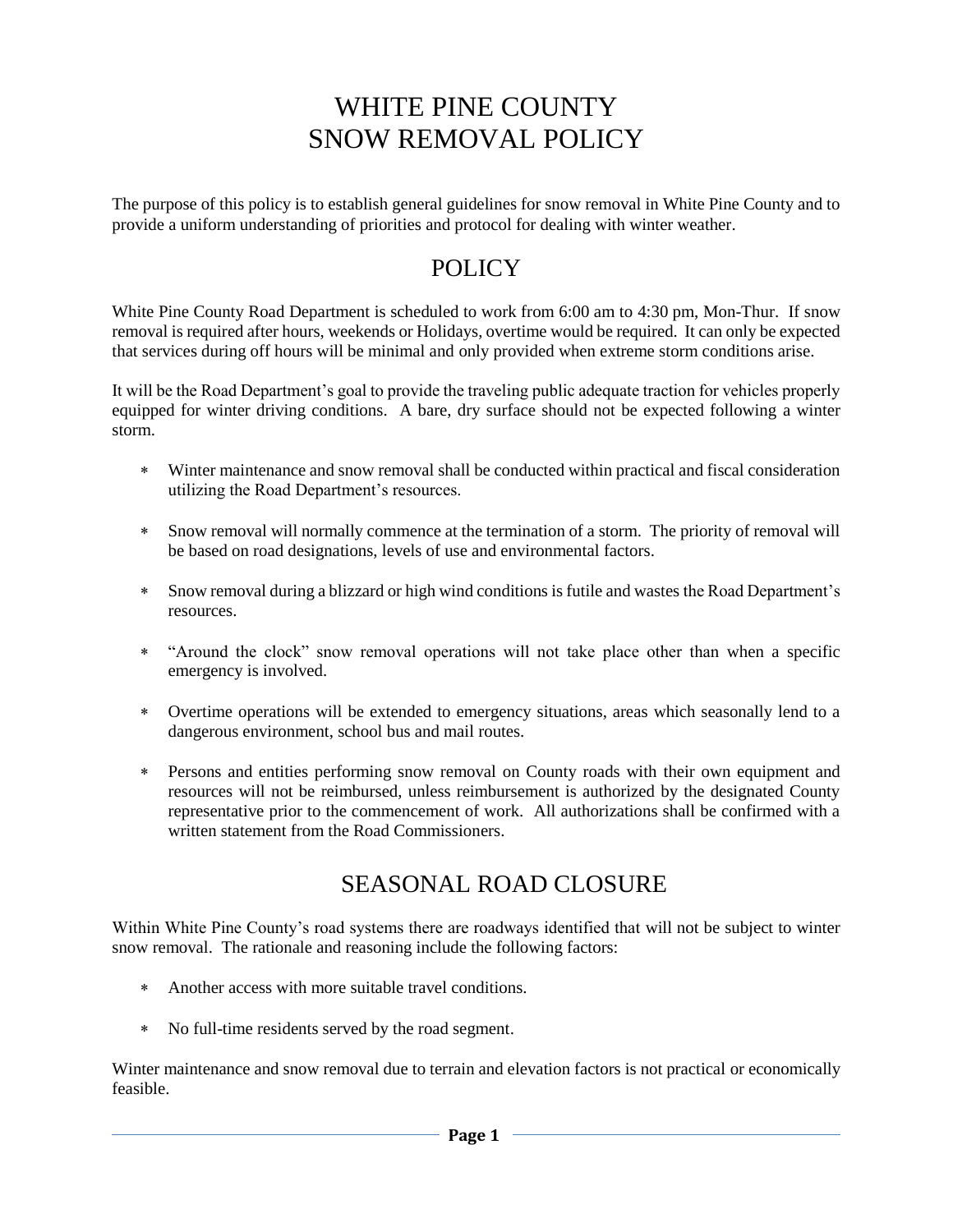## PRIORITIES

Winter maintenance shall be based on the following criteria:

- Emergency situations where no other options exist such as helicopter or aircraft, snow cat or snowmobile to expedite the response action.
- Emergency facility access.
- School bus routes.
- Population (residential) density serviced.
- County dedicated and maintained roads.
- Secondary County roads, private roads pursuant to NRS 244.273 provisions.

#### EMERGENCY DEFINITION

 When an illness or injury becomes life threatening or has a severe impact on one's health by potential complications and/or impairment.

#### NON-EMERGENCY DEFINITION

 Shortages of groceries, fuel, hay, etc. are **foreseeable events and conditions** that rural residents must assume responsibility for providing over reasonable periods of time rather than on a day-today basis. A shortage is a pending need, not an emergency.

### PRIVATE ROAD MAINTENANCE AND SNOW REMOVAL

Any type of maintenance is subject to NRS 244.273 which allows for use of County equipment on private road, only under specific conditions.

The Road Commission and/or County Commission may authorize the use of the Road Department resources to conduct road maintenance if:

- The board declares an emergency; or
- The board deems such use to be in the best interest of the County. For example: When a private party provides a safe haven and allows the County to park or plug in equipment on their property. Private road maintenance will be conducted then impacts to those private roads were created during the maintenance of the County road system.

If the board authorizes the use of Road Department equipment being utilized on a private road pursuant to NRS 244.273, the board may require the private party to pay the County the prevailing rental rate for that piece of equipment and operator labor rates.